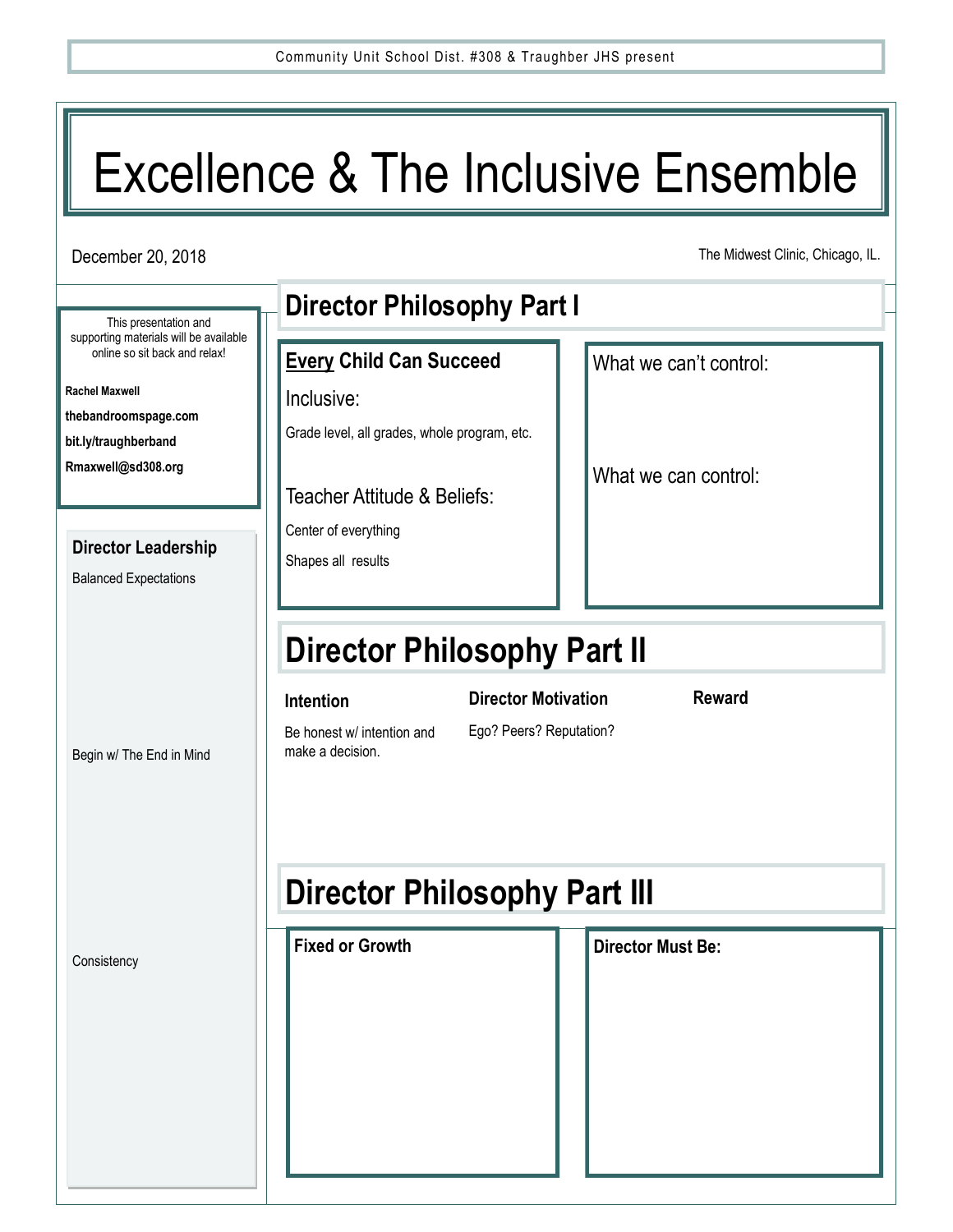# **Program Culture**

#### **Building Culture**

**Signaling Recommended Reading**

- 1. We are safely connected
- 2. We share accurate information
- 3. We know which way to move

#### **Nuts & Bolts Part I-Curriculum**

| <b>The Coaching/Trainer Model</b> | <b>Overlap &amp; Spiral</b> | <b>Concept Driven</b>                                                                |
|-----------------------------------|-----------------------------|--------------------------------------------------------------------------------------|
|                                   |                             | Tone, Timing, Articulation,<br>Balance, Blend, Pitch,<br>Expression, Literacy, Style |
|                                   |                             | Full curriculum available on<br>website.                                             |

### **Nuts & Bolts Part II-Concepts & Techniques**

| Tone Tricks        | <b>Balance &amp; Blend Tricks</b> | <b>Rhythm Tricks</b> |
|--------------------|-----------------------------------|----------------------|
|                    |                                   |                      |
| Scales & Technique |                                   |                      |
|                    |                                   |                      |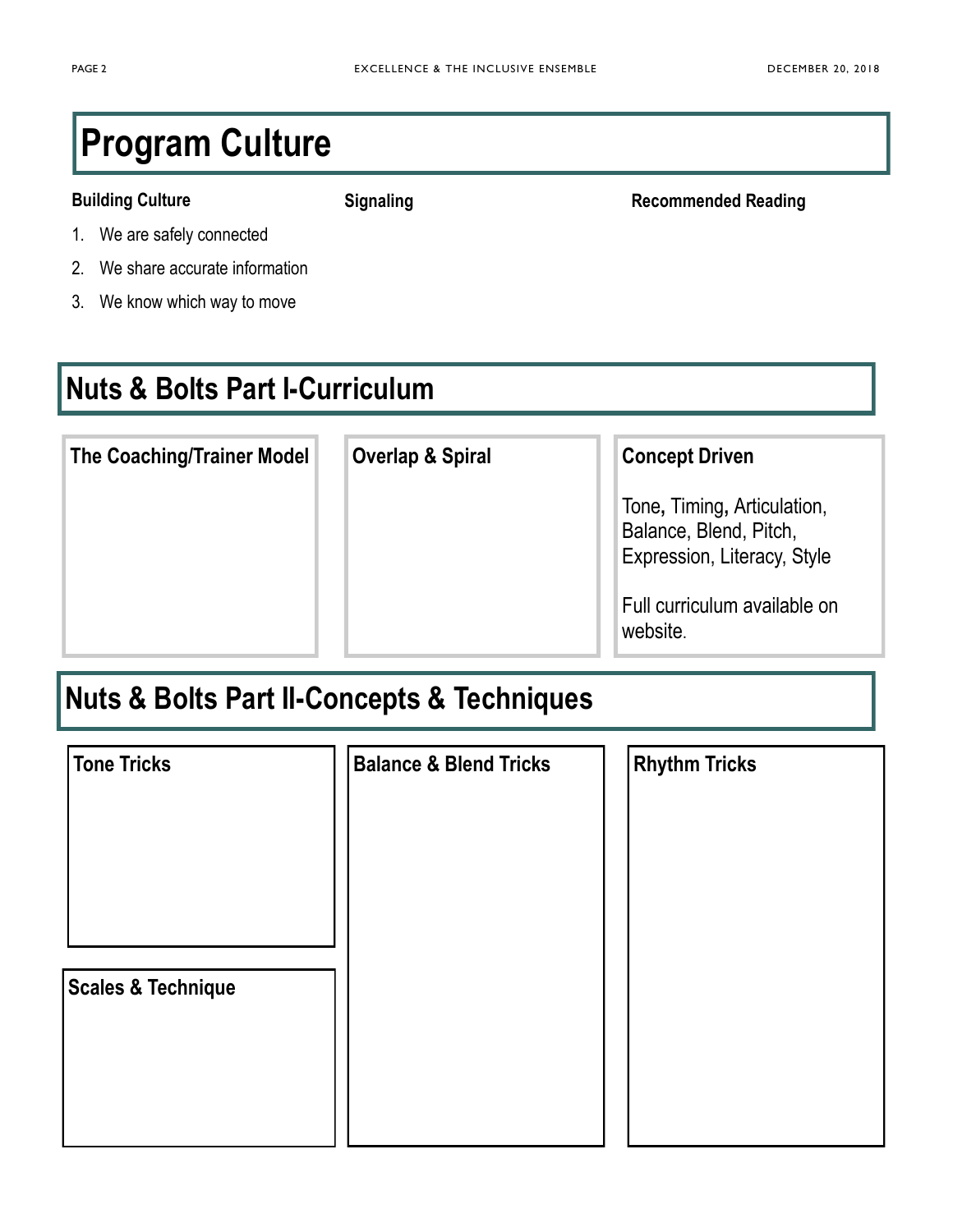# **Rehearse to IMPROVE!**

- 1. Chunk It
- 2. Slow it Down

3. Break it Down

4. Reach the Struggle & REPEAT

#### **Nuts & Bolts Part III-Literature**

**Finding Music <b>Edition Edition Editing & Annotation** 

**Time of Year** 

## **Programming**

#### **Nuts & Bolts Part IV-Assessment**

| If it Matters, Measure it | <b>PlayingTests</b> | <b>Retests and No-Zero</b><br><b>Policy</b> |
|---------------------------|---------------------|---------------------------------------------|
| <b>Written Tests</b>      |                     |                                             |